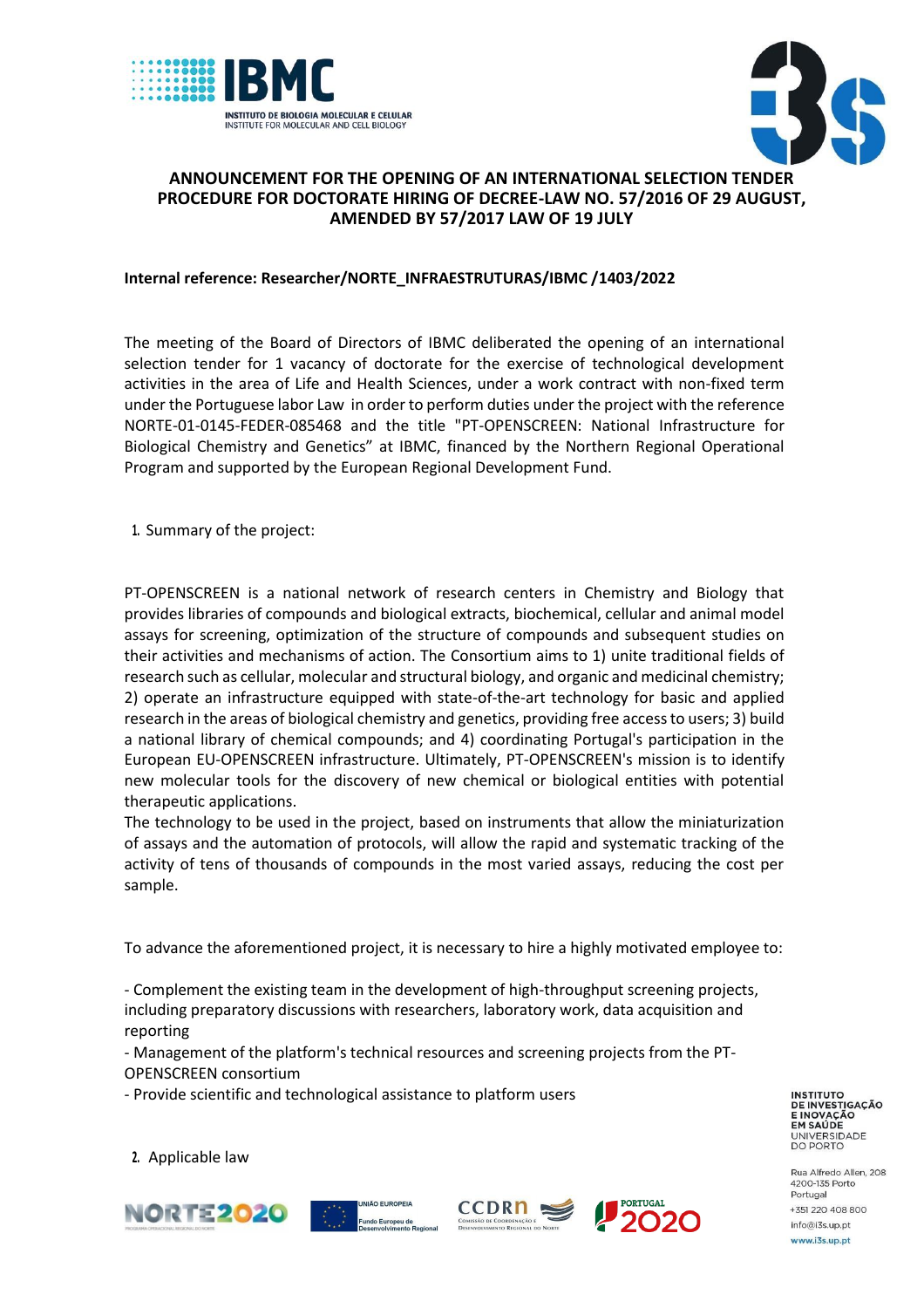



- Decree-Law no. 57/2016 of 29 August, amended by Law 57/2017 of 19 July, which approved the doctorate hiring regime destined to stimulate scientific and technological employment for all knowledge areas (RJEC).

- Regulatory Decree Nr 11-A / 2017, of 29th December.
- Portuguese labor law.
- **3.** Pursuant to article 13 of RJEC, the tender selection panel shall be formed by: António Pombinho (President); Other members: André Maia, Reto Gassmann and Mónica Sousa.
- **4.** Workplace: IBMC Rua de Alfredo Allen, 208, 4200-135 Porto, scientific platform for large scale screenings ("BioSciences Screening").
- **5.** Monthly remuneration to be paid is that set by subheading a) nr.1 article 15 of RJEC and article nr 2 of the Regulatory Decree nr. 11-A/2017, corresponding to level 33 of the Tabela Remuneratória Única, approved by Order no. 1553-C/2008 of December 31st, i.e. 2153,94 Euros.
- **6.** Any national, foreign and stateless candidate(s) who hold a doctorate degree in Biochemistry or related scientific area and a scientific and professional curriculum whose profile is suited for the activity to be performed can submit their applications. In the event the doctorate degree was awarded by a foreign higher education institution, said degree must comply with the provisions of Decree-Law no. 66/2018 of 16 October, and all formalities established therein must be complied.
- **7.** The tender admission requirements are:
- Doctor's degree in biological sciences, biomedical sciences or similar;
- Proven experience in conducting scientific studies and interpreting scientific data;
- More than 3 years' experience in laboratory management;
- Experience in laboratory management and organization, namely in the preparation and implementation of protocols, standard operating procedures (SOPs) and reporting;
- Experience in planning scientific projects, namely in the elaboration of study plans (objectives, approaches, timelines);
- Consolidated experience in laboratory work, including microscopy (brightfield and confocal), cell culture, molecular biology and biochemistry;
- Experience in the use of high-throughput equipment;
- Domain as a user of bioimage visualization and analysis programs such as ImageJ/Fiji or similar;
- Knowledge of statistics and experience in using GraphPad prism;
- Experience in training and/or teaching laboratory techniques;
- Fluency in Portuguese and English, written and spoken;
- Solid knowledge in using programs such as Excel, PowerPoint, MS Word, Photoshop;
- Ability to work as a team, prioritize and meet multiple simultaneous requests is valued;

**INSTITUTO<br>DE INVESTIGAÇÃO** E INOVAÇÃO<br>EM SAÚDE UNIVERSIDADE<br>DO PORTO

Rua Alfredo Allen, 208









4200-135 Porto Portugal +351 220 408 800 info@i3s.up.pt www.i3s.up.pt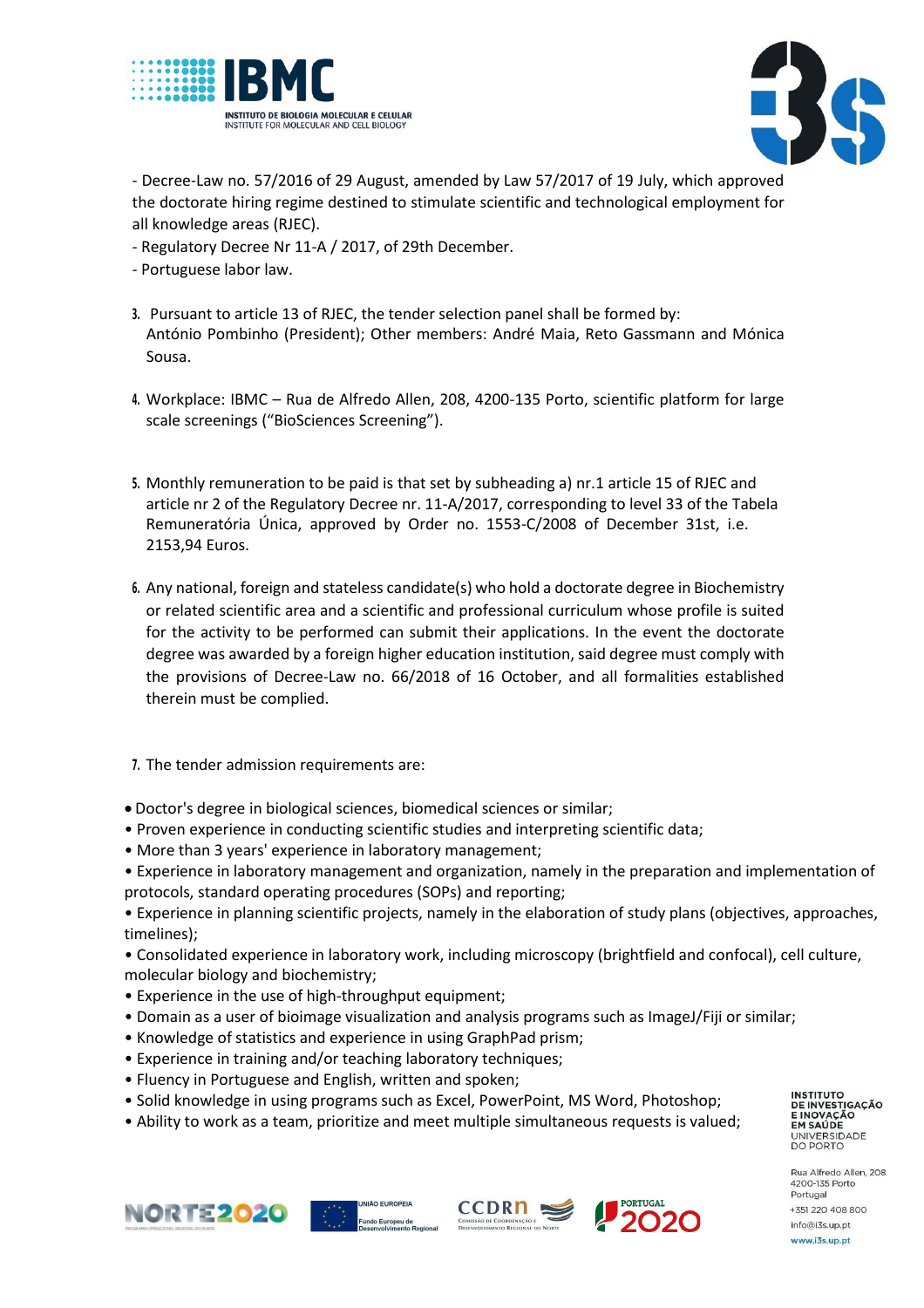



8. Pursuant to article 5 of RJEC, selection is to be made based on candidate scientific and curricular career evaluation.

The evaluation of the scientific and curricular path focuses on relevance, quality and timeliness:

a) Scientific and technological production of the last five years considered most relevant by the candidate;

b) Applied or practice-based research activities carried out in the last five years and considered to have the greatest impact by the candidate;

c) The activities of extension and dissemination of knowledge developed in the last five years, namely in the context of promoting culture and scientific practices, considered of greatest relevance by the candidate;

**9.** The period of five years referred to in the previous number may be increased by the jury, at the candidate's request, when based on suspension of scientific activity for socially protected reasons, namely, for reasons of parental leave, prolonged serious illness, and other situations of unavailability for work that are legally protected.

**10.**The evaluation criteria are the scientific and curricular path:

Criteria a) Detailed Curriculum vitae (70%):

- Scientific training and experience relevant to the role according to the admission requirements (50%);
- Experience in laboratory management (30%)
- Knowledge and experience in high throughput techniques (20%)

Criterium b) Motivation letter (20%): Interest and motivation for the area where the hiring profile fits.

Criterium c) Interview (10%):

Candidates with a final pre-interview score equal to or greater than 80 will be invited to interview.

11. Candidate final classification system shall be given based on a scale 0-100.

12. The panel shall deliberate by means of roll-call vote justified under adopted and disclosed selection criteria, with no abstentions allowed.

13. Minutes of panel meetings shall be executed and shall include a summary of all occurrences of said meeting, as well as of all votes casted by the members and respective reasoning, and shall be provided to candidates whenever required.

14. After selection criteria application, the panel shall prepare a sorted list of approved candidates and respective classification.

**INSTITUTO DE INVESTIGAÇÃO E INOVAÇÃO** EM SAÚDE UNIVERSIDADE<br>DO PORTO

Rua Alfredo Allen, 208 4200-135 Porto Portugal +351 220 408 800 info@i3s.up.pt www.i3s.up.pt